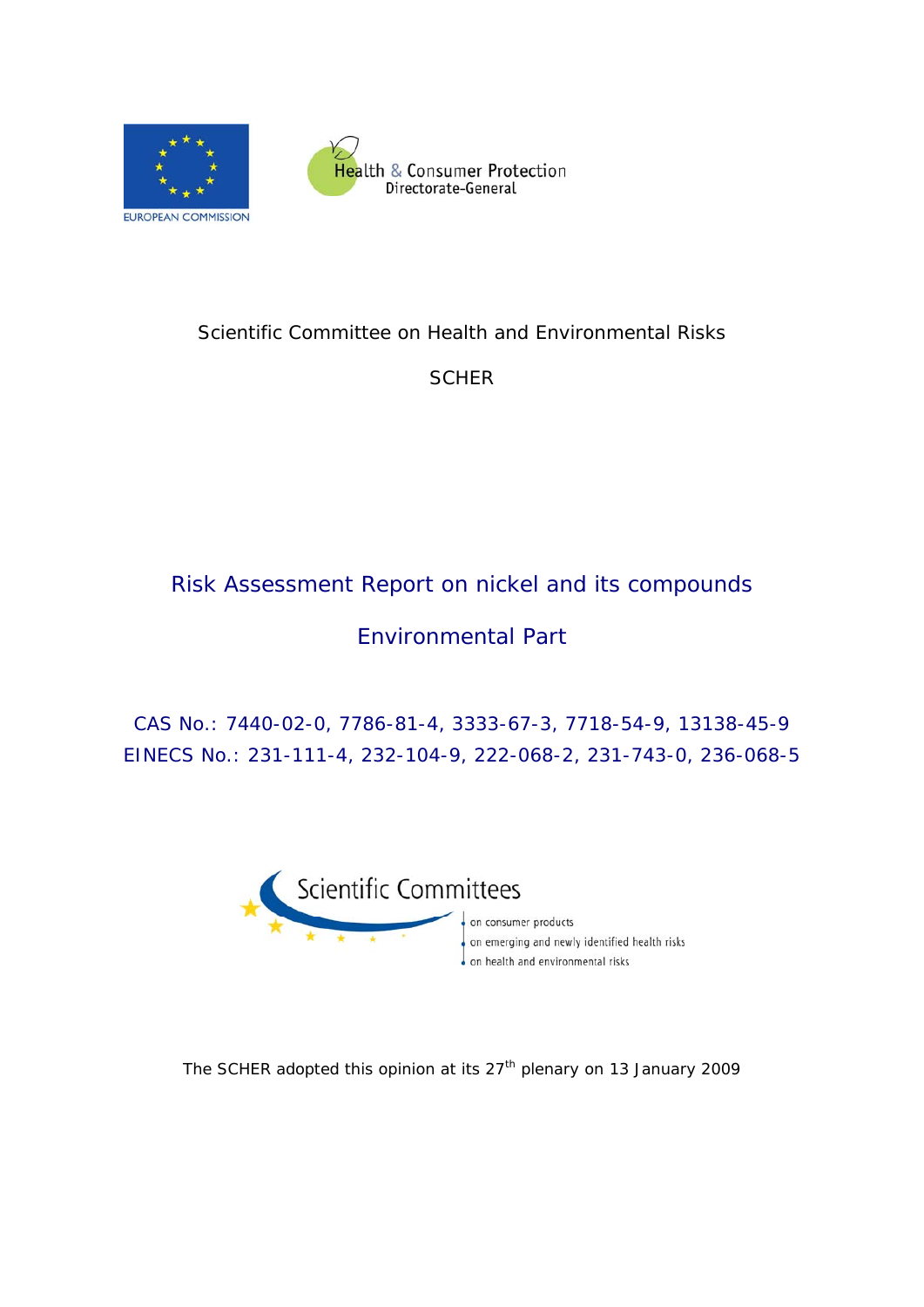#### About the Scientific Committees

Three independent non-food Scientific Committees provide the Commission with the scientific advice it needs when preparing policy and proposals relating to consumer safety, public health and the environment. The Committees also draw the Commission's attention to the new or emerging problems which may pose an actual or potential threat.

They are: the Scientific Committee on Consumer Products (SCCP), the Scientific Committee on Health and Environmental Risks (SCHER) and the Scientific Committee on Emerging and Newly-Identified Health Risks (SCENIHR) and are made up of external experts.

In addition, the Commission relies upon the work of the European Food Safety Authority (EFSA), the European Medicines Evaluation Agency (EMEA), the European Centre for Disease prevention and Control (ECDC) and the European Chemicals Agency (ECHA).

#### **SCHER**

Questions relating to examinations of the toxicity and ecotoxicity of chemicals, biochemicals and biological compound whose use may have harmful consequences for human health and the environment.

In particular, the Committee addresses questions related to new and existing chemicals, the restriction and marketing of dangerous substances, biocides, waste, environmental contaminants, plastic and other materials used for water pipe work (e.g. new organics substances), drinking water, indoor and ambient air quality. It addresses questions relating to human exposure to mixtures of chemicals, sensitisation and identification of endocrine disrupters.

#### Scientific Committee members

Herman Autrup, Peter Calow, Wolfgang Dekant, Helmut Greim, Wojciech Hanke, Colin Janssen, Bo Jansson, Hannu Komulainen, Ole Ladefoged, Jan Linders, Inge Mangelsdorf, Marco Nuti, Anne Steenhout, Jose Tarazona, Emanuela Testai, Marco Vighi, Matti Viluksela

Contact:

European Commission Health & Consumer Protection DG Directorate C: Public Health and Risk Assessment Unit C7 - Risk Assessment Office: B232 B-1049 Brussels

Sanco-Sc8-Secretariat@ec.europa.eu

© European Commission 2009

The opinions of the Scientific Committees present the views of the independent scientists who are members of the committees. They do not necessarily reflect the views of the European Commission. The opinions are published by the European Commission in their original language only.

http://ec.europa.eu/health/ph\_risk/risk\_en.htm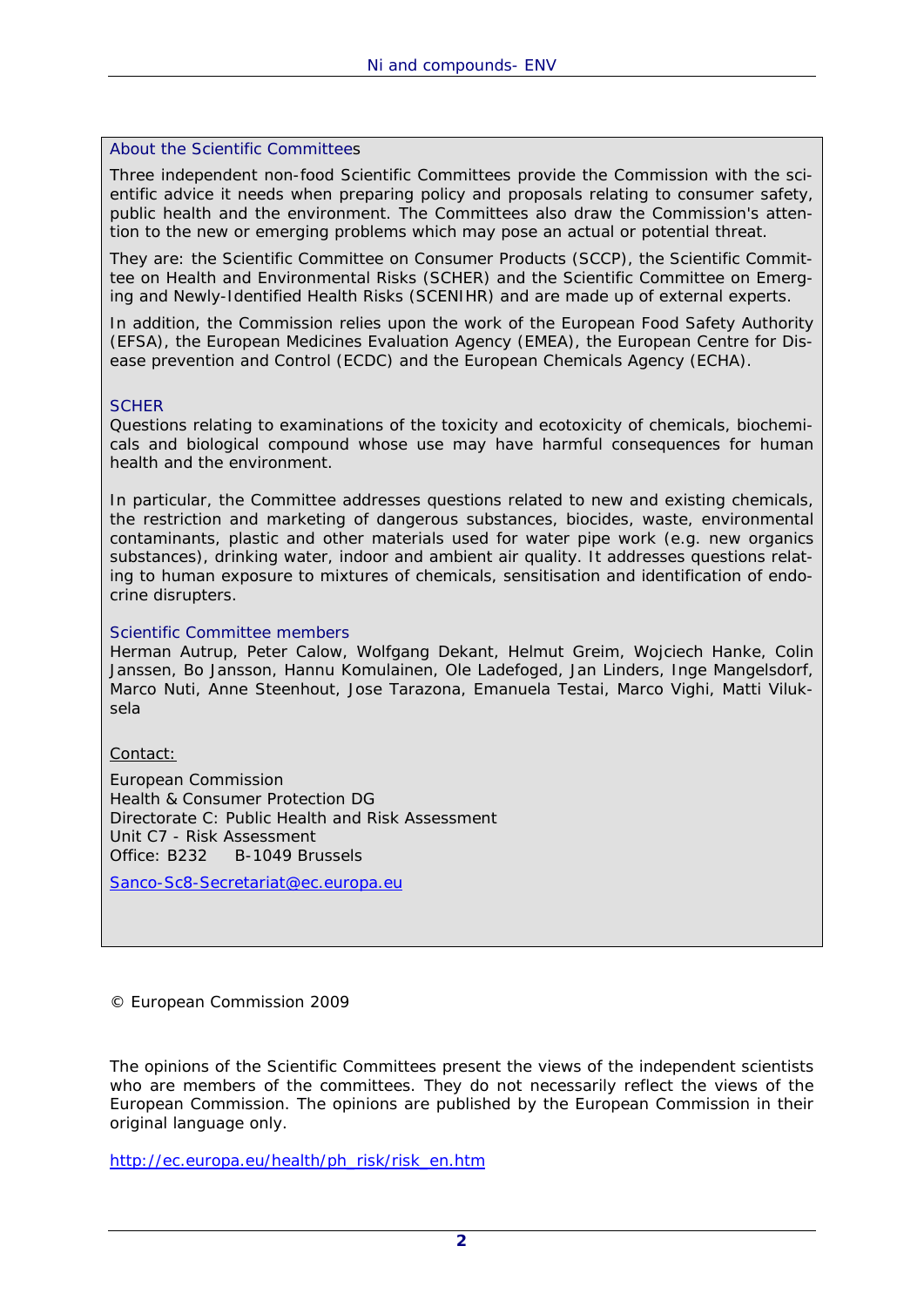# **ACKNOWLEDGMENTS**

Members of the working group are acknowledged for their valuable contribution to this opinion:

Prof. J. Linders *(Chair/rapporteur),* National Institute of Public Health and Environment (RIVM), Netherlands

Prof. J. Tarazona, Spanish National Institute for Agriculture and Food Research and Technology, Spain

Prof. M. Vighi, University of Milano Bicocca, Italy

External experts:

Prof R. Blust, University of Antwerp, Belgium

Keywords: SCHER, scientific opinion, risk assessment, Regulation 793/93, nickel, CAS. 7440-02-0, 7786-81-4, 3333-67-3, 7718-54-9, 13138-45-9, environmental part

Opinion to be cited as:

SCHER, scientific opinion on the risk assessment report on nickel and its compounds, environmental part, 13 January 2009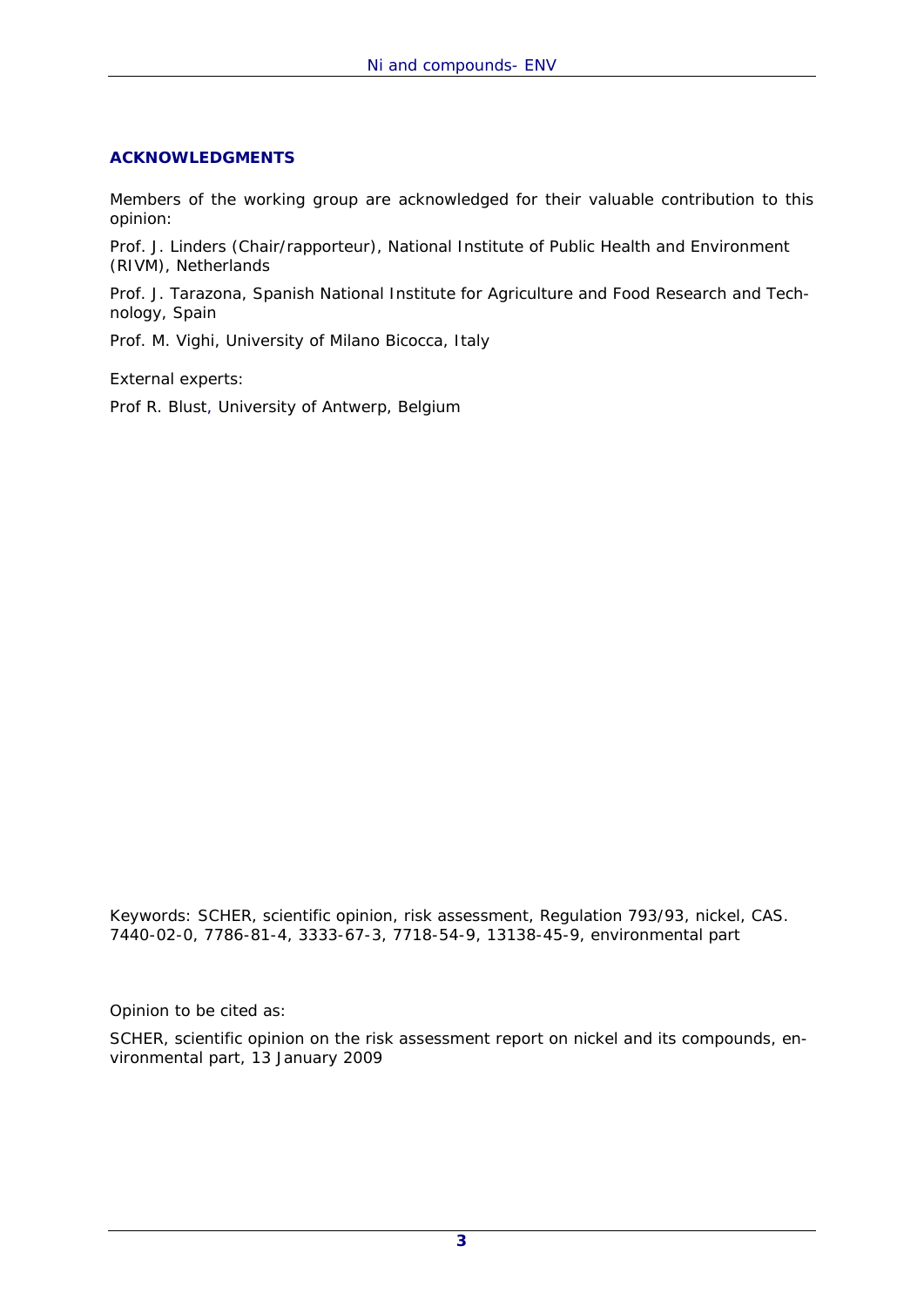# **TABLE OF CONTENTS**

| 5. GENERAL CONCLUSIONS AND RECOMMENDATIONS APPLICABLE TO ALL (V) RARS OF<br>METALS CARRIED UNDER THE EXISTING SUBSTANCES REGULATION.  13 |
|------------------------------------------------------------------------------------------------------------------------------------------|
|                                                                                                                                          |
|                                                                                                                                          |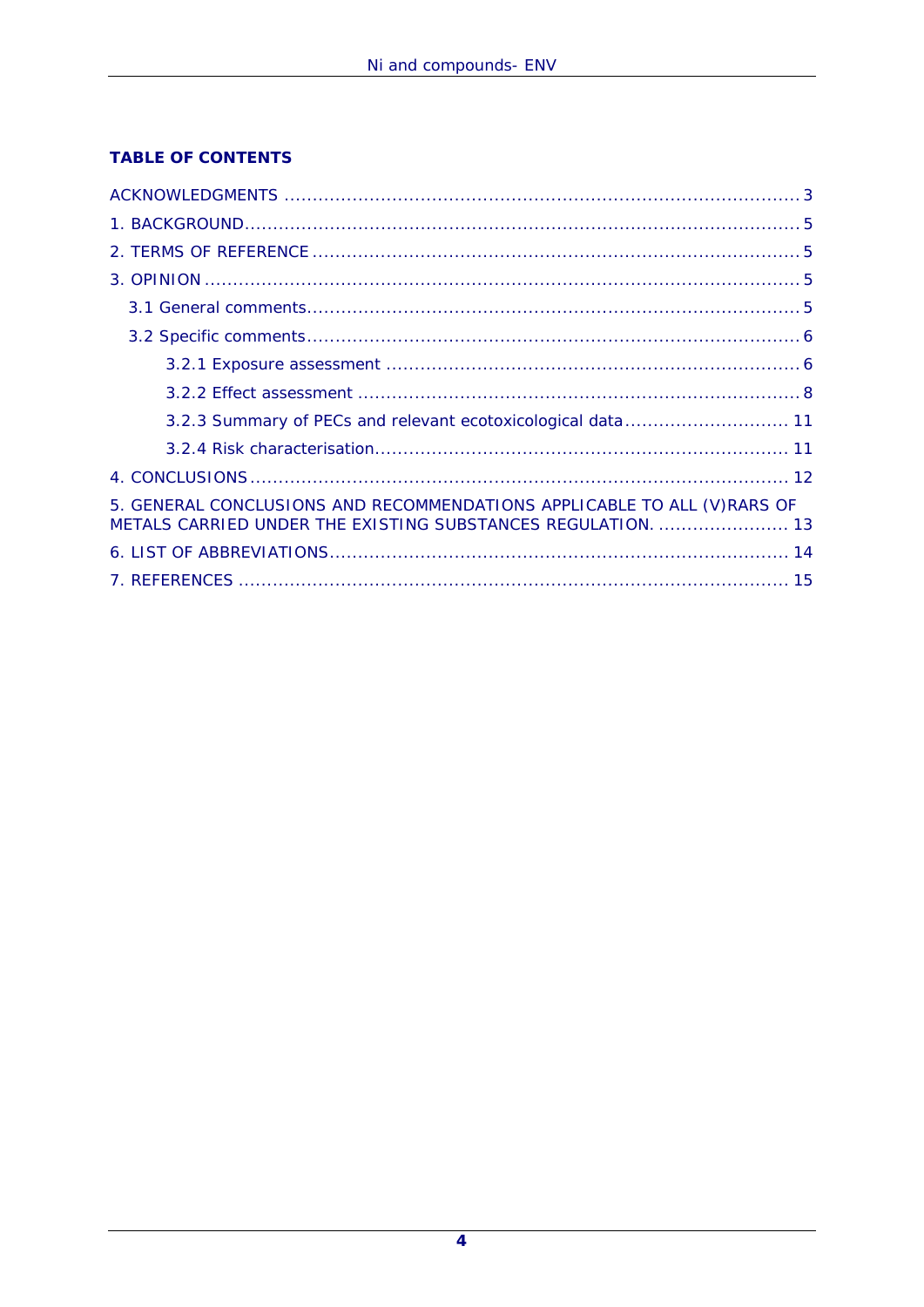#### **1. BACKGROUND**

Council Regulation 793/93 provided the framework for the evaluation and control of the risk of existing substances. Member States prepared Risk Assessment Reports on priority substances. The Reports were then examined by the Technical Committee under the Regulation and, when appropriate, the Commission invited the Scientific Committee on Health and Environmental Risks (SCHER) to give its opinion.

# **2. TERMS OF REFERENCE**

The SCHER has been asked to examine the Risk Assessment Report on nickel and nickel compounds. The RAR includes the following substances:

- Ni metal CAS-number : 7440-02-0
- Ni-sulfate, CAS-number : 7786-81-4
- Ni-carbonate, CAS-number : 3333-67-3
- Ni-chloride, CAS-number : 7718-54-9
- Ni-dinitrate CAS-number : 13138-45-9

On the basis of the examination of the Risk Assessment Report the SCHER is invited to examine the following issues:

- (1) Does the SCHER agree with the conclusions of the Risk Assessment Report?
- (2) If the SCHER disagrees with such conclusions, it is invited to elaborate on the reasons.
- (3) If the SCHER disagrees with the approaches or methods used to assess the risks, it is invited to suggest possible alternatives.

#### **3. OPINION**

#### **3.1 General comments**

#### 3.1.1 Quality of the RAR on Ni and Ni-compounds

The SCHER is of the opinion that the RAR on Ni and Ni-compounds is in general of high quality. It incorporates many state-of-the-art methods on risk assessment in a proper way dealing also with the limitations and gaps in the knowledge that still exist, with respect to the emission of certain industrial activities and regional distribution over the EU with an emphasis on Northern and Western Europe whilst information from Southern Europe is missing in many cases. In addition areas where new information is needed are indicated as well.

#### 3.1.2 Nickel occurrence

The RAR correctly states that nickel is a ubiquitously occurring substance in the biosphere and that it is present in all environmental compartments due to natural processes. It is an essential element for the normal growth of many species of microorganisms and plants as well as several vertebrates (WHO, 1991).

# 3.1.3 Focus of RAR

The RAR as presented by the RMS focuses on the risk assessment of the  $Ni<sup>2+</sup>$ -ion although there are also other oxidation states possible, like Ni(0), Ni(I), Ni(III) and Ni(IV). For the different Ni-compounds included in the RAR, nickel, nickel sulphate, nickel carbonate, nickel chloride and nickel dinitrate, separate RARs have been prepared whilst the results of these reports have been included in the documents received by SCHER.

SCHER agrees to this approach in the confidence that the conclusions of the different reports have been properly addressed in the Ni RAR.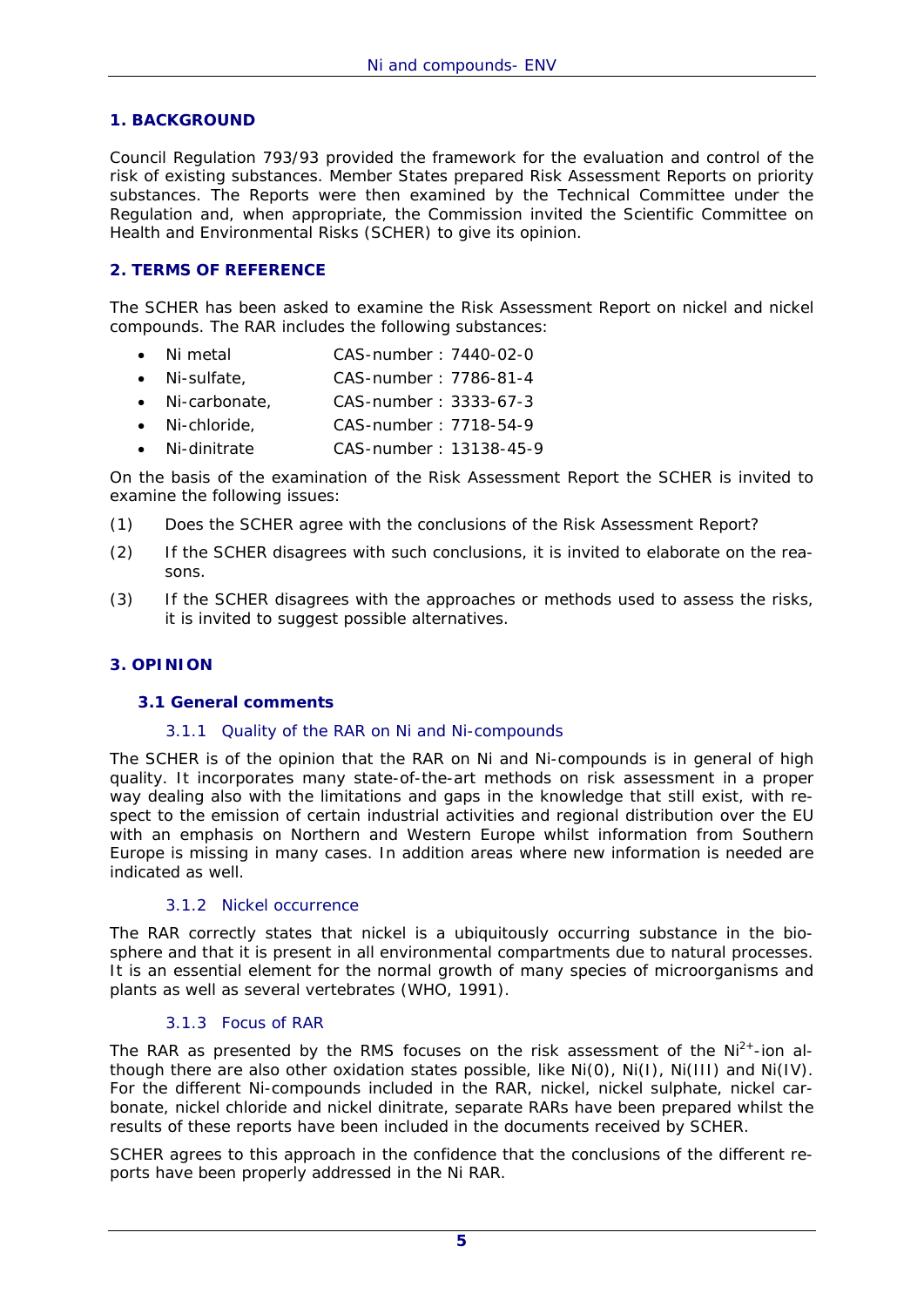# 3.1.4 Approach by RMS

The RMS started this extensive work by making inventories of available information in the at that time 15 Member States of the European Union on all topics of the risk assessment, production, industrial sites, emissions and for the environmental part exposure and effects to organisms in the environment. If gaps in the knowledge could be identified specific research programs were carried out to address the missing information. Examples are extensive modelling with EUSES to identify exposure and the development of Biotic Ligand Models (BLM) for aquatic organisms to account for Ni bioavailability differences due to varying environmental parameters like pH, DOC and hardness. In addition, higher tier assessment tools were developed if needed, e.g. for bioaccumulation.

The RAR follows the total risk approach for identified s in the European Union, which is supported by SCHER.

SCHER noted the fact that some information presented by industry had to be treated as strictly confidential. Therefore, SCHER would like to point out that evaluation of these emission estimates was not possible.

#### 3.1.5 Achievement

The result of this risk assessment exercise is a comprehensive RAR which applied stateof-the art tools in risk assessment, including probabilistic approaches, within the guidance of the TGD (EC, 2003).

According to the SCHER, the RMS has performed a very good job on this difficult task and should be congratulated with the final result achieved. SCHER is aware of the complexities in this work and appreciates the efforts that have been carried out in the preparation of this RAR.

#### 3.1.6 Status of the RAR

In the main conclusions of the RAR it is indicated that especially for the sediment compartment additional information and further testing is required. Therefore, SCHER is of the opinion that some adjustment of the conclusions may be needed in future after this additional data will be received and evaluated. The current version of the RAR on Ni and Ni-compounds only deals with the situation of the EU-15. As in recent years 12 new Member States have joined the European Union an extension of the RAR to the new members should be considered as it deals with an incomplete situation for the EU. Therefore, SCHER questions the representativity of the RAR for the current situation in the EU but will focus on the current situation in this opinion.

#### **3.2 Specific comments**

#### **3.2.1 Exposure assessment**

#### 3.2.1.1 Fate and behaviour

The RAR assumes a value of 2.86 for the log  $Kp<sub>sol</sub>$  (De Groot et al., 1998) as an overall average to be applied in the risk assessment. Although SCHER supports the derivation of this value and the choices made in the RAR to finally adopt it as a reasonable worst case and only for the exposure calculations with EUSES, it should be noted here that the value is quite low in comparison with several other values determined for other environmental compartments, i.e. 3.9 – 4.4 for suspended particles (Stortelder et al., 1989 and Heijerick & Van Sprang, 2004a), 3.9 – 3.8 in sediment (Gunn *et al*., 1992 and Heijerick & Van Sprang, 2004b). This observation should be kept in mind in the further evaluation and interpretation of the results. In fact, the results could be found on the worst case side as generally higher concentrations in water will be established.

#### 3.2.1.2 Ni emissions

The emissions of Ni and Ni-compounds caused by several industrial activities have been inventoried and analysed in a thorough way. If additional information was needed au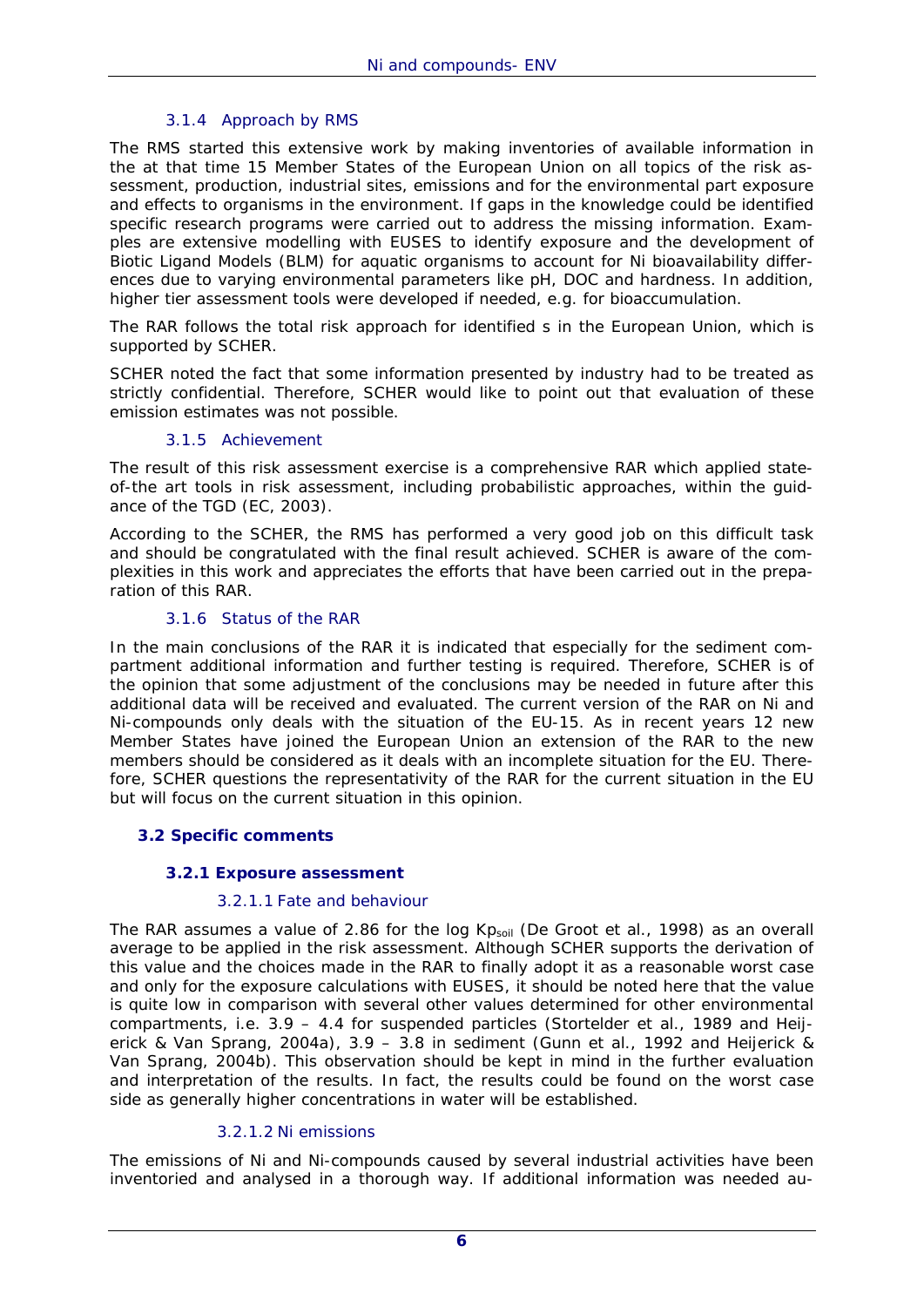thorities and industries in the MSs have been asked several times to report to the RMS. Especially from Southern European member states only limited information has been received and sometimes too late for the timely preparation of this RAR. SCHER considers the RAR less representative for Southern European Member States.

The RAR distinguishes between local and regional emissions where the local emissions refer to industrial locations and the regional refer also to diffuse sources. SCHER agrees with this approach as it identifies specific risks at the local level. For road borders a specific scenario has been developed. Although this scenario has also been used in the RAR on zinc, SCHER welcomes the approach as a risk assessment tool with potential in future cases.

Another source of Ni and Ni-compounds to the environment is the route through the waste streams, i.e. waste water treatment systems and landfills. Again, these Ni-streams have been analysed thoroughly in the RAR and are fully supported by SCHER.

# 3.2.1.3 Predicted Environmental Concentrations

Determining a reliable background concentration in natural surface waters has only shown possible in a limited number of 6 European regions. These regions show a variation in mean concentration between 0.33 and 5.13 µg/L. Therefore, SCHER is of the opinion that there are no real data available to decide whether these ecoregions are representative for the whole EU.

To establish the local concentrations of Ni, a thorough analysis has been carried out of all the emissions of Ni-related industries from as many EU-15 countries as possible. For some sectors the coverage was 100% but for some sectors the available information was quite small and as low as 0% coverage. The missing information is clearly identified for all the sectors analysed. SCHER is specifically pleased with the thoroughness of the emission analysis as carried out by the RMS.

Regional concentrations were estimated by an analysis of the diffuse sources like combustion processes, corrosion of steel, domestic waste water of household, agriculture. In this respect it showed problematic to extrapolate from the total EU-15 emissions to a regional estimate of 10% as is suggested by the default rule in the TGD (EC, 2003). The SCHER agrees with the need for an additional discussion on this topic.

The concentrations that were calculated with the EUSES 2.0 (EC, 2004) model in the selected and hypothetical EU-regions showed reasonably good agreement with the measured values:  $2.88 - 3.29$  µg/L respectively  $1.1 - 5.2$  µg/L. As pointed out in the earlier opinion of SCHER on zinc (SCHER, 2007) the model EUSES is not considered suitable for metallic compounds but in the case of Ni the results are quite comparable (see also Section 5 of this opinion).

Also for the sediment compartment the comparison between calculated and measured concentrations was quite good at the regional level: the range of calculated PECs was in the range of 20.4 – 23.3 mg/kg whilst the measured concentrations showed a range of 28.8 – 53.7 mg/kg. However, for the local variation in measured concentrations no explanation was found for the high observed variability ranging from <0.1 and 2140 mg/kg.

For soil the measured and calculated values for the PEC<sub>soil</sub> were quite reasonably in the same range with a maximum difference of a factor of about 20: between 3 and 584 mg/kg for measured values and 3.3 to 23.5 mg/kg for the calculated values.

Despite these variations the SCHER is of the opinion that the agreements in general give sufficient confidence that PECs are in the correct order of magnitude.

SCHER supports the choice of the RMS to prefer the measured concentrations for the actual risk assessment in all compartments.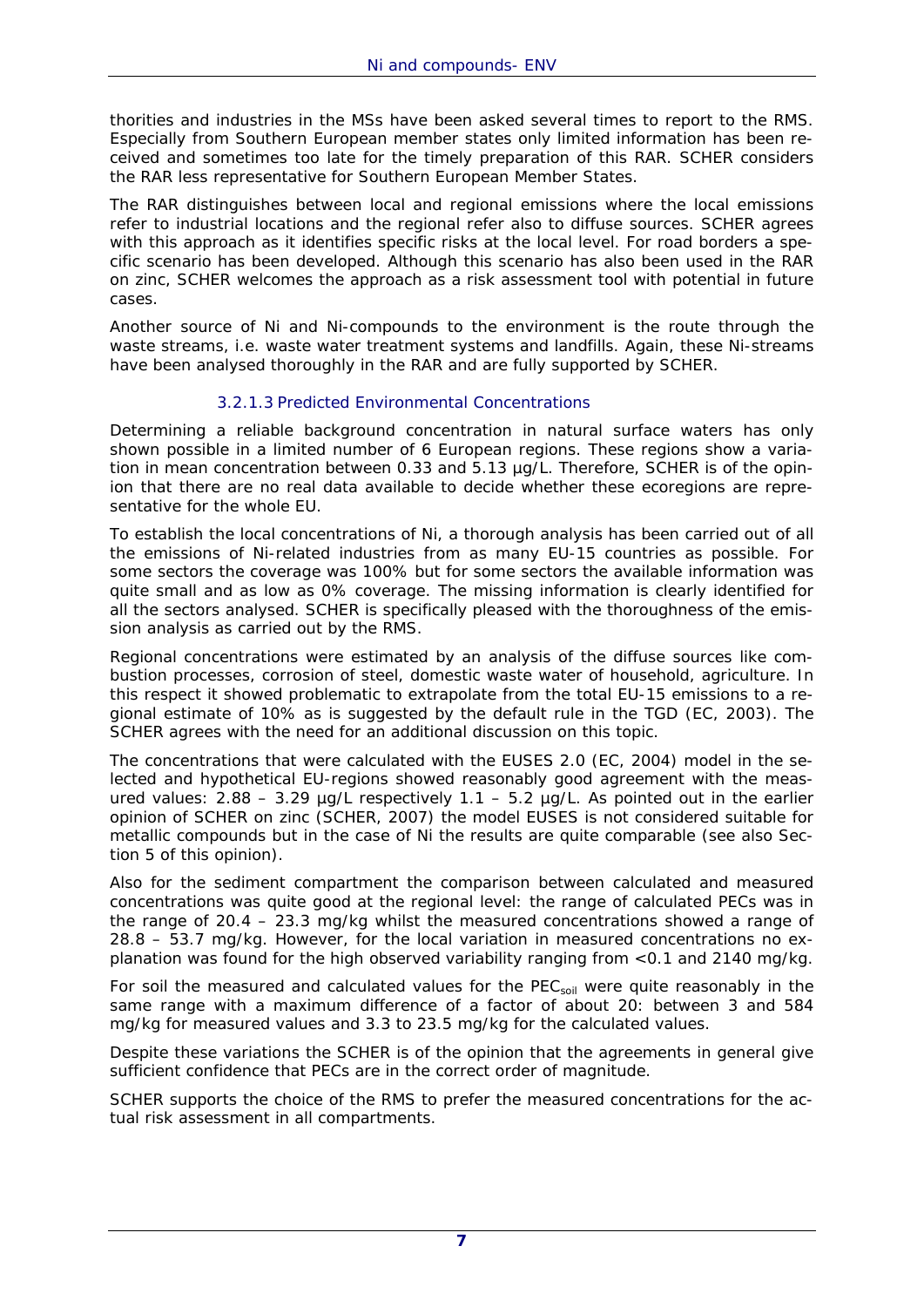#### **3.2.2 Effect assessment**

This part of the RAR is in general of very high quality, and presents the information and assumptions in a solid and transparent way.

The SCHER observes that in the RAR several assumptions and decisions on further work were discussed and agreed by the EU Technical Meeting. Not in all cases the rationale for the adopted decision is presented, and thus, the SCHER will not comment on those decisions. SCHER will restrict this opinion to the final results and their use in the risk assessment report.

#### 3.2.2.1 PNECaquatic

The influence of the physical-chemical parameters of the water on the toxicological response of aquatic organisms to Ni is properly covered through the development and application of a set of BLM models. The models were subjected to a validation process, covering both, the species for which the models were developed and a set of species within the expected inter-species extrapolation universe. The results are then used for selecting which BLM should be applied to each of the species selected for constructing the SSD curves.

As expected for a rapidly evolving scientific field, there are some limitations and uncertainties in the application of the BLM, but the SCHER recognises that the RAR offers a very good overview on the current state-of-the-art. The RAR recognises that large areas within the EU are not properly covered by the developed BLMs, including the Scandinavian region, for which a specific approach is offered later on, but also large areas of the Mediterranean region, and in particular, the Iberian peninsula. As the RAR is properly based on the concept, this limitation should be considered during the implementation of the RAR conclusions.

The use of the term "eco-region" to describe different "water chemistry scenarios" is potentially misleading. What the RAR really does is selecting 6 different water types (4 river types, 2 lake types) and calculating specific HC5 values for these water types. The SCHER welcomes this approach, as it presents a first estimate of the variability in HC5 values that can be obtained depending on different bioavailability conditions. However, "water types" are not at all "eco-regions". Indeed, ecoregions are commonly defined as areas of land or water that contain characteristic assemblages of natural communities and species (see for example the eco-regions map in the Water Framework Directive legislative text). They are NOT defined as areas with characteristic bioavailability conditions. Within an eco-region, each of the different water types presented in the Ni RAR may occur. A true eco-region based effect assessment should account for the sensitivity of ecoregions specific communities (perhaps even for each of the water types within such an eco-region). However, this clearly goes beyond the current state of the science. In order to avoid confusion, the SCHER recommends replacing the term "ecoregion" with "water type" or "bioavailability scenario" as this reflects better the methodology that has been followed as well as the results presented.

With the current level of knowledge, some observations found in the interspecies comparisons cannot be properly explained. This includes results showing variability among closely related species (e.g. differences in the *Daphnia magna* and *Ceriodaphnia dubia* BLMs or large differences in BLM corrected responses for species within the same genus) and also the opposite (e.g. the capability of the BLMs to predict within relatively high certainty the toxicity for taxonomically and physiologically distant species). It is also observed that the SSDs contain a significant number of NOECs/LC10s based on mortality, while chronic responses are expected to be based on sub-lethal endpoints. Therefore, SCHER is of the opinion that care should be taken in interpreting these results.

A main limitation within the RAR is the lack of proper coverage of the influence of natural/historic background concentrations in the toxicological response of the exposed organisms. This influence is not covered by the BLMs, but could, at least in theory, affect quite significantly the organism's responses. The RAR clearly demonstrates that organ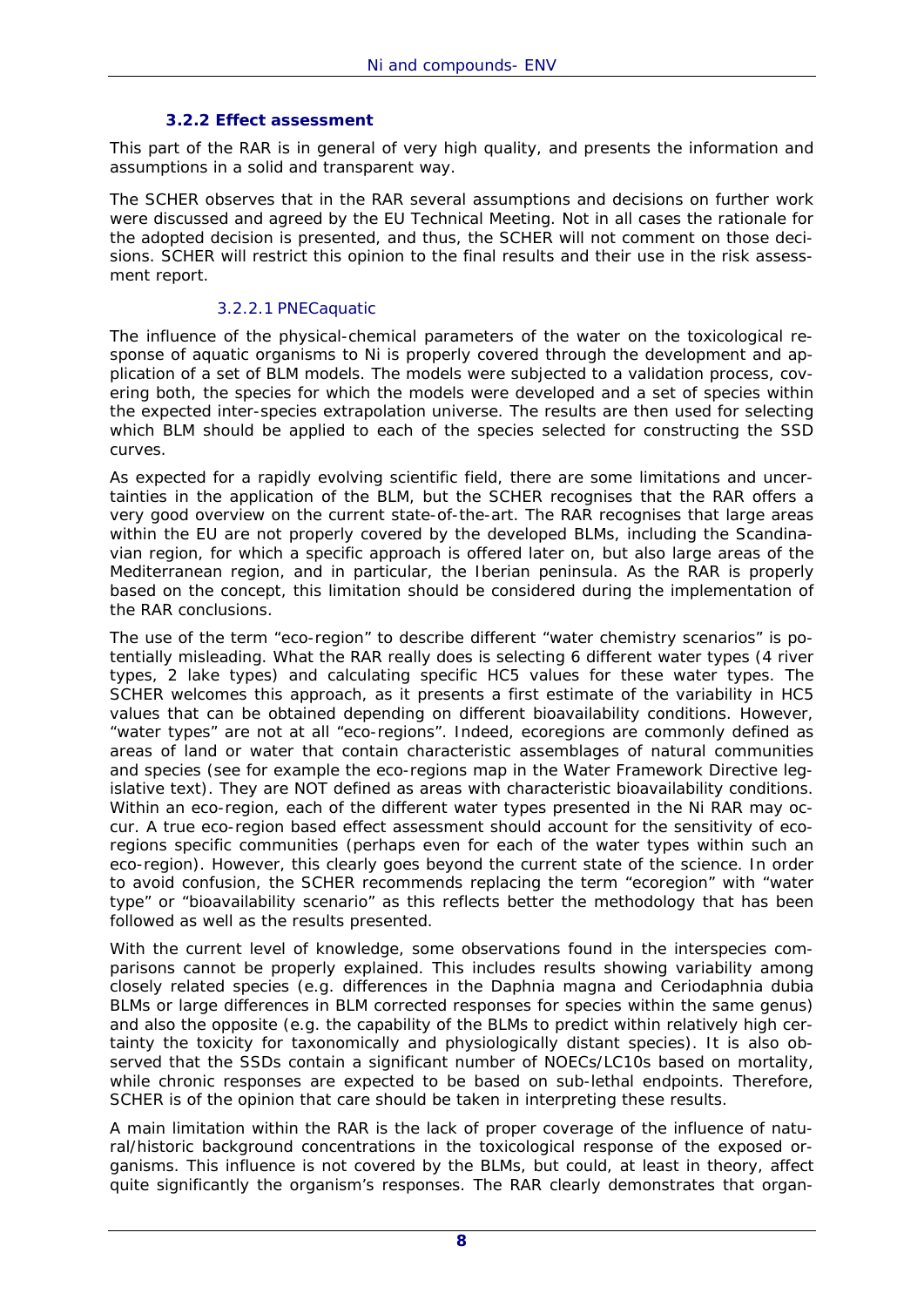isms along Europe are exposed to a wide range of Ni concentrations due to natural occurrence, historic sources or in most cases a combination of both. This issue is relevant for the assessment as the RAR is intended to cover a broad range of background conditions, considering both natural background and other anthropogenic Ni sources that those covered in the RAR, including historic pollution. Although the specific information for Ni is scarce due to confounding factors, experience from other metals (see SCHER opinion on Zn RAR) suggest that this aspect can be of high relevance under real field conditions. The SCHER recognises that the current level of knowledge for expressing this variability source in the risk assessment process is limited. Nevertheless, in the Committee's opinion, a specific evaluation of the role of this parameter in the risk outcome should be considered.

In conclusion, the SCHER welcomes the way in which the BLMs have been applied in the risk assessment, and suggests a further consideration of the influence of background concentrations on the organism's responses.

It is obvious to the SCHER that, for data rich substances, the use of the SSD for the PNEC derivation implicitly means that several species will have NOECs below the HC5 value. Therefore, the extensive discussion on the possibly high Ni-sensitivity of the snail *L. stagnalis* in the RAR is of little relevance.

For the marine ecosystem sufficient data were available to perform an SSD approach to determine the final concentration to be used in the effect assessment. SCHER is of the opinion that the HC5 of 17.2 µg/L has sufficient scientific basis for use in the risk assessment.

As stated in the general comments SCHER will refrain from a judgement on the value of the AF other than the ones agreed upon in the TGD (EC, 2003) (see also Section 5 of this opinion).

#### 3.2.2.2 PNECsediment

For the PNEC<sub>sediment</sub> the Rapporteur could not reach a sound conclusion and proposed to define a specific "Conclusion  $(i)^{1}$ " research programme to establish robust data for the PNEC<sub>sediment</sub> derivation. Therefore, SCHER will not express an opinion on this topic as still additional testing is currently carried out.

#### 3.2.2.3 PNECsoil

The assessment of the terrestrial effect data for higher plants, earthworms and microorganisms as carried out in the RAR is of good quality. It takes into account only data which are considered relevant and reliable, after a thorough evaluation using a sound scientific screening methodology. A complete overview is given of accepted as well as not accepted data, including the reasons why the results were accepted or not. The final data were corrected for bioavailability based on the variability of the several (bioavailability modifying) parameters observed in the s defined (e.g. pH, CEC, organic matter). SCHER supports this approach. However, the effects on microbial functions measured in different soil samples should not be grouped as they represent differences in the sensitivity of the soil communities of each soil. The SCHER recommends modifying the approach employed for considering the effects on soil microbial functions, including all reliable data for each endpoint as suggested for Zn and applied in other RAR for metals.

<sup>-</sup><sup>1</sup> *According to the Technical Guidance Document on Risk Assessment – European Communities 2003:* 

*<sup>-</sup> conclusion i): There is a need for further information and/or testing;* 

*<sup>-</sup> conclusion ii): There is at present no need for further information and/or testing and for risk reduction measures beyond those which are being applied already;* 

*<sup>-</sup> conclusion iii): There is a need for limiting the risks; risk reduction measures which are already being applied shall be taken into account.*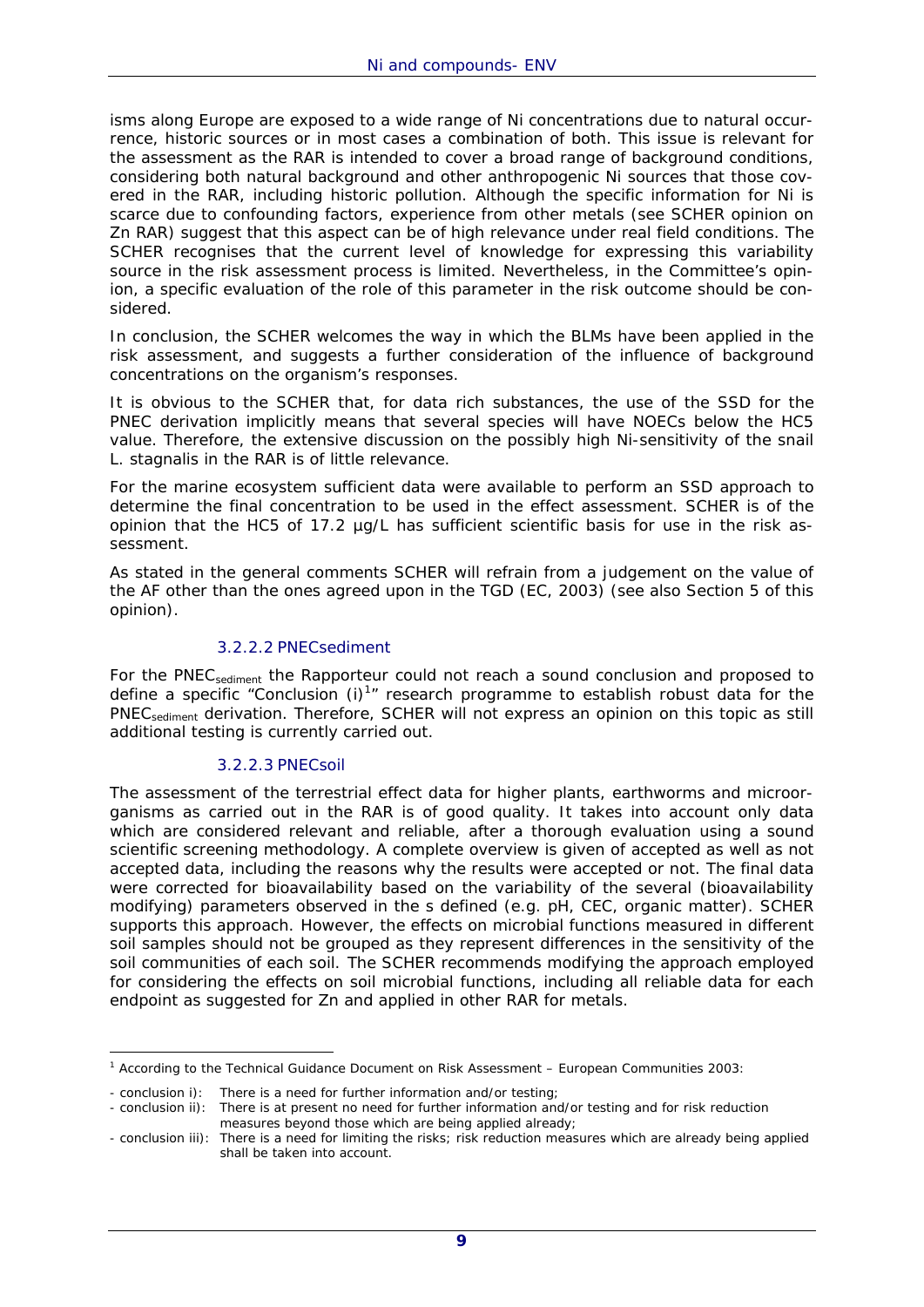The issue of the background concentration is particularly relevant for the soil compartment, as even for the same species, the NOECs (added and total) reported in some assays are below the background concentrations measured in other studies. As this aspect is not covered by the bioavailability assessment, the SCHER considers that additional efforts are required for addressing this issue. As additional scientific knowledge is required, the committee suggests reconsidering the outcome of this risk assessment once sufficient information on the quantitative effect of background soil concentrations on Ni toxicity could be produced.

The committee has additional concerns regarding the use of the leaching/aging factor in the risk assessment; the RAR offers enough information on the expected reduction in toxicity between freshly spiked soils and aged samples; and therefore, it is very clear that this factor should be required when addressing historically polluted sites. However, the RAR focuses on actual activities resulting in continuous or episodic releases, and therefore, the PEC should be considered as dynamic values resulting from on going processes, where at least part of the metal has recently reached the soil compartment. Although there are clear differences between the realistic exposure conditions in the field and those expected after spiking a soil sample in the laboratory, it is not clear why the realistic dynamic field conditions for on-going activities are assumed to be closely related to those observed after an aging process. Thus, additional justifications on the use of a leaching/aging factor for the local risk assessment are required. The RAR concludes to a conclusion (ii) for soil in one of the ecoregions considered on the basis of a possibly high geological source. This deviates from a total risk approach that is generally supported by SCHER. Therefore, SCHER is in favour of a conclusion (i) here.

# 3.2.2.4 PNEC secondary poisoning

The RAR presents a tiered approach for the PNEC derivation for birds and mammals, using the TGD recommendations at Tier 1, and adapting the value according to feed intake ratio for selected species at Tier 2. Although the final values should be similar, the SCHER considers that it should be more appropriate to express the PNECs as mg/kg body weight, instead of presenting different PNECs for different species when the only difference is the consideration of the species food intake ratio. The committee also accepts the rationale for an AF of 10 instead of 30 when the feed intake ratio is considered in the assessment. The information on bioavailability is scarce and the use of the limited amount of information for quantifying the role of bioavailability is not conservative.

In addition, it should be noted that the selected species do not represent real worst case conditions, see, for example, the EFSA compilation of relevant species for the risk assessment of pesticides for birds and mammals.

The way the assessment of secondary poisoning has been carried out in the RAR is therefore not conservative and may result in potential risk for some species. Thus, SCHER is of the opinion that a conclusion (i) is more appropriate.

# 3.2.2.5 Assessment factors

In the RAR the RMS has analysed all ecotoxicological information on Ni and Ni-compounds for the aquatic compartment, has corrected endpoints using BLM to more specific situations in the different ecosystems to appropriate values, has taken into account a statistical evaluation of the data (SSD-approach) and also an uncertainty analysis. Nevertheless, the RAR proposed an AF of 2 to finally establish the PNEC<sub>aquatic</sub> at a concentration varying from 7.1 µg/L for the Lake Monate in Italy to 43.6 µg/L for a ditch in The Netherlands, both as HC5 at  $50<sup>th</sup>$  % confidence limit. For sediment organisms no final proposal was made in the RAR for a PNEC<sub>sediment</sub> as in general a conclusion (i) was reached for the sediment compartment. SCHER refrains from an opinion on this topic (see also Section 5 of this opinion).

In a comparable sound scientific way the  $PNEC<sub>soil</sub>$  in different European s was established by the RMS using an AF of 2 leading to a concentration varying from 8.5 mg/kg acidic sandy soils in Sweden to 192.3 mg/kg in natural clayey soils in Greece taking into ac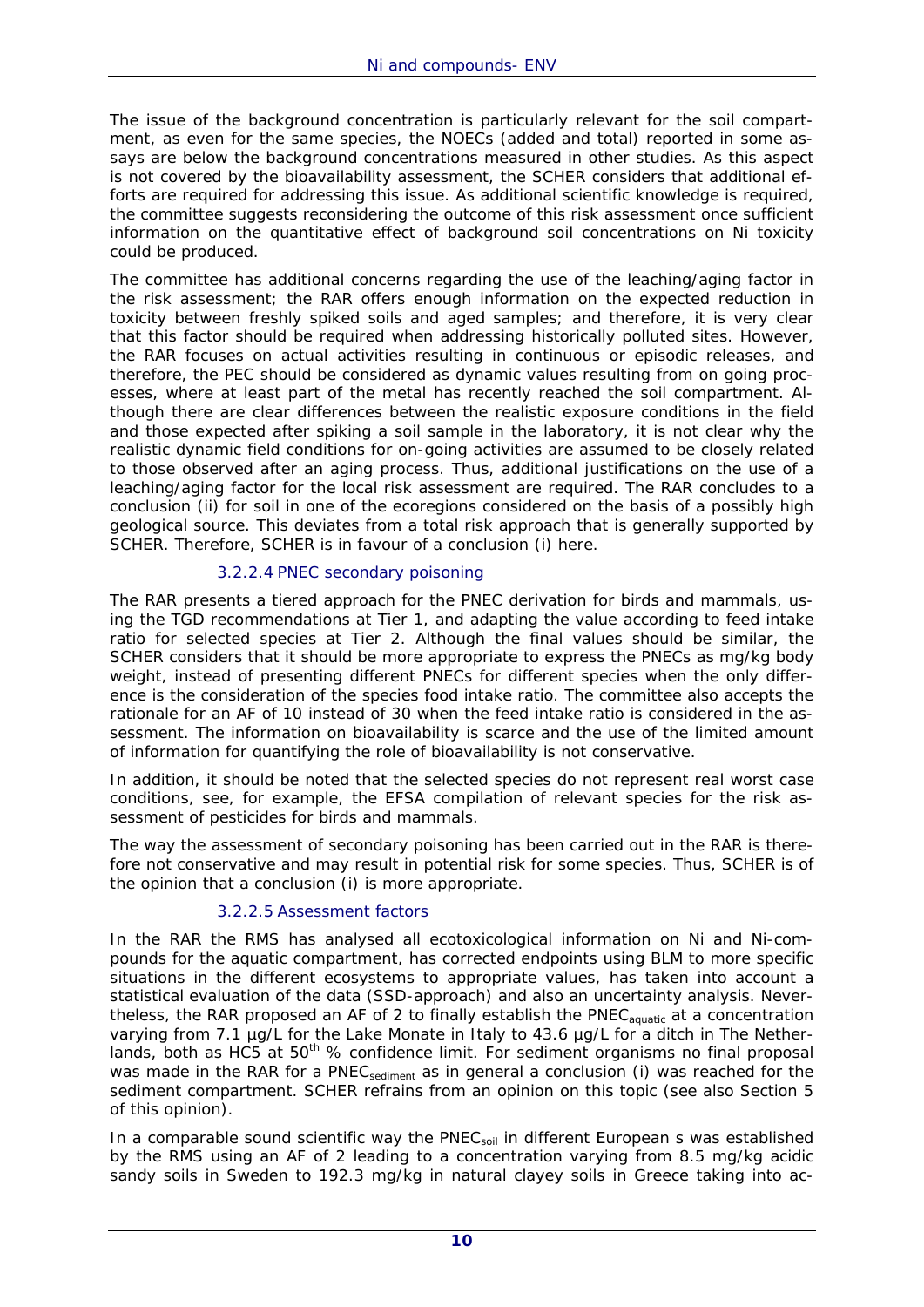count differences in soil characteristics (pH, CEC, o.m. content and clay content), microbial processes and bioavailability). Nevertheless, as stated before SCHER will refrain from a judgement on the value of the assessment factor (see also Section 5 of this opinion).

# **3.2.3 Summary of PECs and relevant ecotoxicological data**

In table 1 below an overview is given of all the main results of the risk assessment for Ni. This includes the finally determined PEC values in the different water types defined as well as the resulting HC5 values based on the SSDs of the ecotoxicological data for the environmental compartments. SCHER explicitly does not mention the PNEC values here as they depend on the finally adopted assessment factors. SCHER considers this as a risk management decision as pointed out in the general comments (see section 5 of this opinion).

| Compartment   |                                                          | PEC range      | Range HC5 (50% |
|---------------|----------------------------------------------------------|----------------|----------------|
|               |                                                          | $(\mu g Ni/L)$ | $min - max$    |
|               |                                                          |                | $(\mu g Ni/L)$ |
| Surface water | Small river (NL)                                         | $3.0 - 16.0$   | $25.0 - 66.0$  |
|               | Large river (DE)                                         | $0.6 - 5.1$    | $3.0 - 8.1$    |
|               | Medium sized river with low<br>DOC (UK)                  | 5.1            | $5.5 - 15.4$   |
|               | Medium sized river with me-<br>dium DOC (UK)             | 3.8            | $11.1 - 24.5$  |
|               | Natural acid lake (S)                                    | $0.4 - 2.2$    | $6.0 - 21.3$   |
|               | Mediterranean river (ES)                                 | < 5.0          | $5.3 - 19.8$   |
| Marine        | Estuarine                                                | $0.26 - 3.75$  | 17.2           |
|               | Open marine waters                                       | $0.14 - 3.75$  | 17.2           |
|               | <b>Baltic Sea</b>                                        | $0.64 - 0.81$  | 17.2           |
| Terrestrial   | <b>Netherlands</b>                                       | $0.5 - 60.6$   | $2.7 - 568.3$  |
|               | Spain                                                    | $1 - 954$      | $2.5 - 300.8$  |
|               | UK                                                       | $0.8 - 439.5$  | $1.2 - 776.9$  |
| Sediment      | Excluded from Risk Assessment (conclusion (i) programme) |                |                |

#### Table 1. PECs and HC5 (50%) acceptable for SCHER in the Ni RAR.

Legend to the table:

- 1. \* SCHER makes an exception on the acceptability of this value as SCHER is of the opinion that it is not yet clear about the extent to which estuarine and marine can be treated as similar
- 2. HC5 (50%) and PEC values for freshwater are ranges reported in Table 3.3.2-9 under section 3.3.2 of the RAR.

SCHER considers these that findings have been determined after thorough scientific analysis of all the available data and is of the opinion that these data are acceptable for performing the environmental risk assessment of nickel.

#### **3.2.4 Risk characterisation**

The risk characterisation in the RAR distinguishes between the local and the regional assessment. In the different sections below both assessments will be commented upon if necessary.

#### 3.2.4.1 Aquatic compartment

For the local situation the RAR defines a conclusion (iii) for most of the locations for which site specific information was available. The entities to compare, PEC and PNEC, were corrected for these local characteristics for bioavailability. The number of locations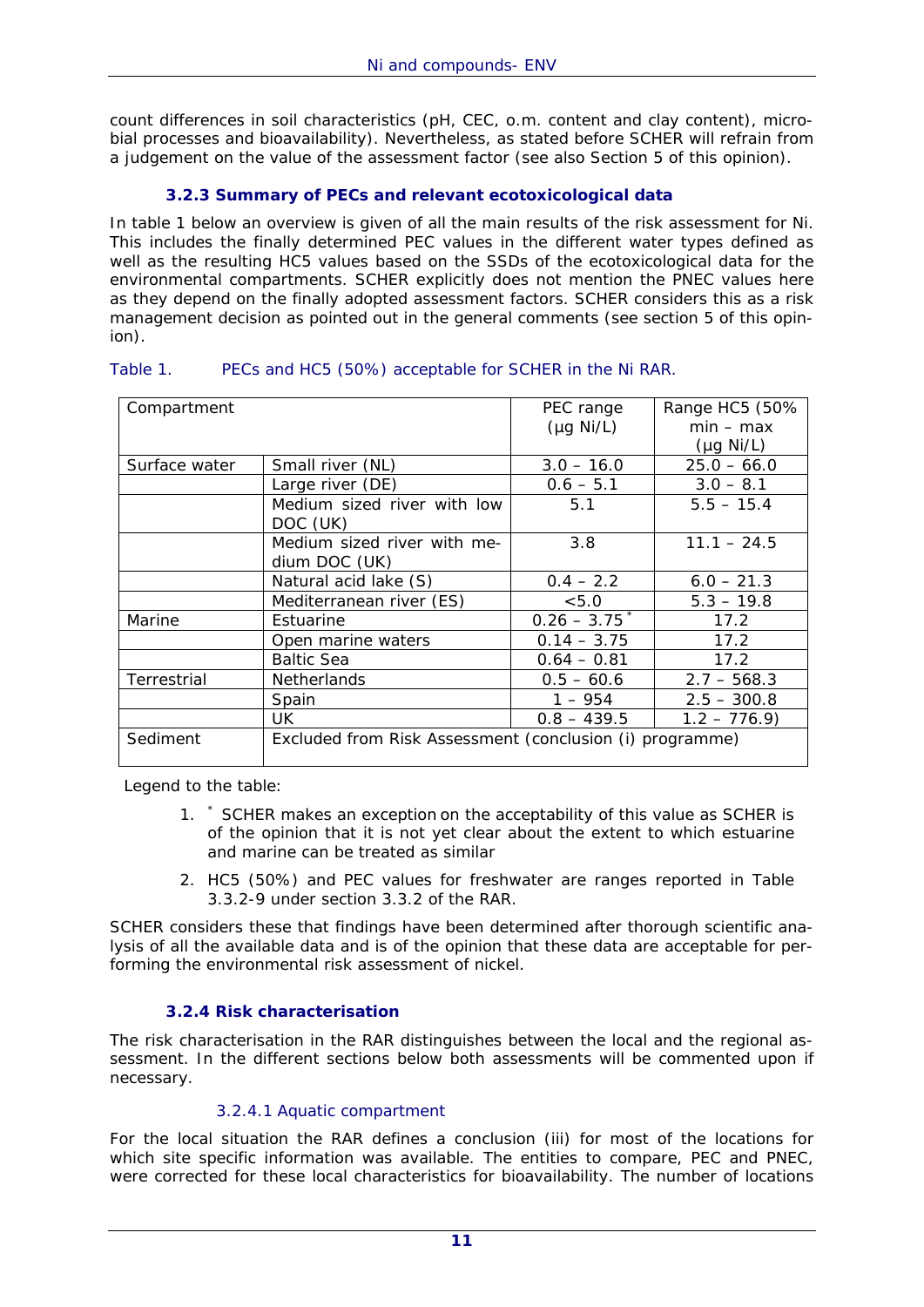was very limited. Only in 12 locations such a site-specific approach was possible. In another 8 sites using read-across for bioavailability a conclusion (iii) was established as well. For the vast majority of the individual local situations only a more generalised approach using reasonable worst-case (rwc) situations was possible. Here, almost all of the cases led to a conclusion (iii) whilst only 2 cases revealed a conclusion (ii). It should be noted here that for most countries the PNEC<sub>rwc</sub> is higher than the regional background concentration estimated. Finally, the remaining sites could not specifically be identified because of missing information. In all cases, the final risk conclusion (iii) was established except for two situations: the Ni alloy sites and the generic chemical sites both with s the Low pH – High hardness – High DOC scenario, for which conclusion (ii) was reached.

SCHER considers these conclusions valid taking into account all the specific information that has been used. However, it is noticed that several of the calculated RCR values are between 1 and 2, illustrating that the application of an additional assessment factor of 2 to the HC5 has shifted the risk conclusion from (ii) to (iii).

Concerning the regional assessment, SCHER agrees with the conclusion (ii) made for most water types and with conclusion (iii) for the low DOC – high pH scenario.

#### 3.2.4.2 Sediment compartment

As stated before, the sediment compartment a conclusion research programme (i) is still ongoing. Therefore, SCHER will refrain from an opinion here.

#### 3.2.4.3 Terrestrial compartment

For the terrestrial compartment a similar approach was followed as that used for the aquatic compartment. In this case only for 10 out of 174 cases with site specific information a conclusion (iii) was reached, in all other cases a conclusion (ii). Most of these conclusion (ii) cases were situated in Southern Europe (Italy and Greece) where a natural high Ni-background concentration was found.

Conclusion (ii) was mostly reached in general for the terrestrial environment.

Only 3 cases were available for a further analysis of the regional risk assessment: one in The Netherlands, one in Spain and one in UK and Wales. The conclusion was that in Spain in about 11% of the samples the RCR was exceeded  $(>1)$ . In the UK and Wales also an exceedence of the RCR=1 was observed in less than 10% of the samples.

Therefore, SCHER agrees with the general statement that conclusion (ii) is appropriate for most local sites based on the current state of knowledge, but suggest a revision of this risk assessment as soon as information on the role of background concentrations on the toxic response becomes available.

As stated before, additional justifications on the use of a leaching/aging factor for the local risk assessment are required. Therefore, SCHER considers a conclusion (i) more appropriate here.

#### 3.2.4.4 Secondary poisoning

Generally, no risk for secondary poisoning was identified in the RAR, except for one site specific situation where Ni is produced. Therefore, the conclusion (ii) was established. Conclusion ii) was considered applicable in the RAR for most scenarios and conditions. However, SCHER considers the assessment as not conservative and even principally wrong as it is based on hypothetical species and a study with human volunteers. A potential risks for some species cannot be disregarded. Therefore, SCHER prefers a conclusion (i) here.

#### **4. CONCLUSIONS**

In conclusion the SCHER is of the opinion that: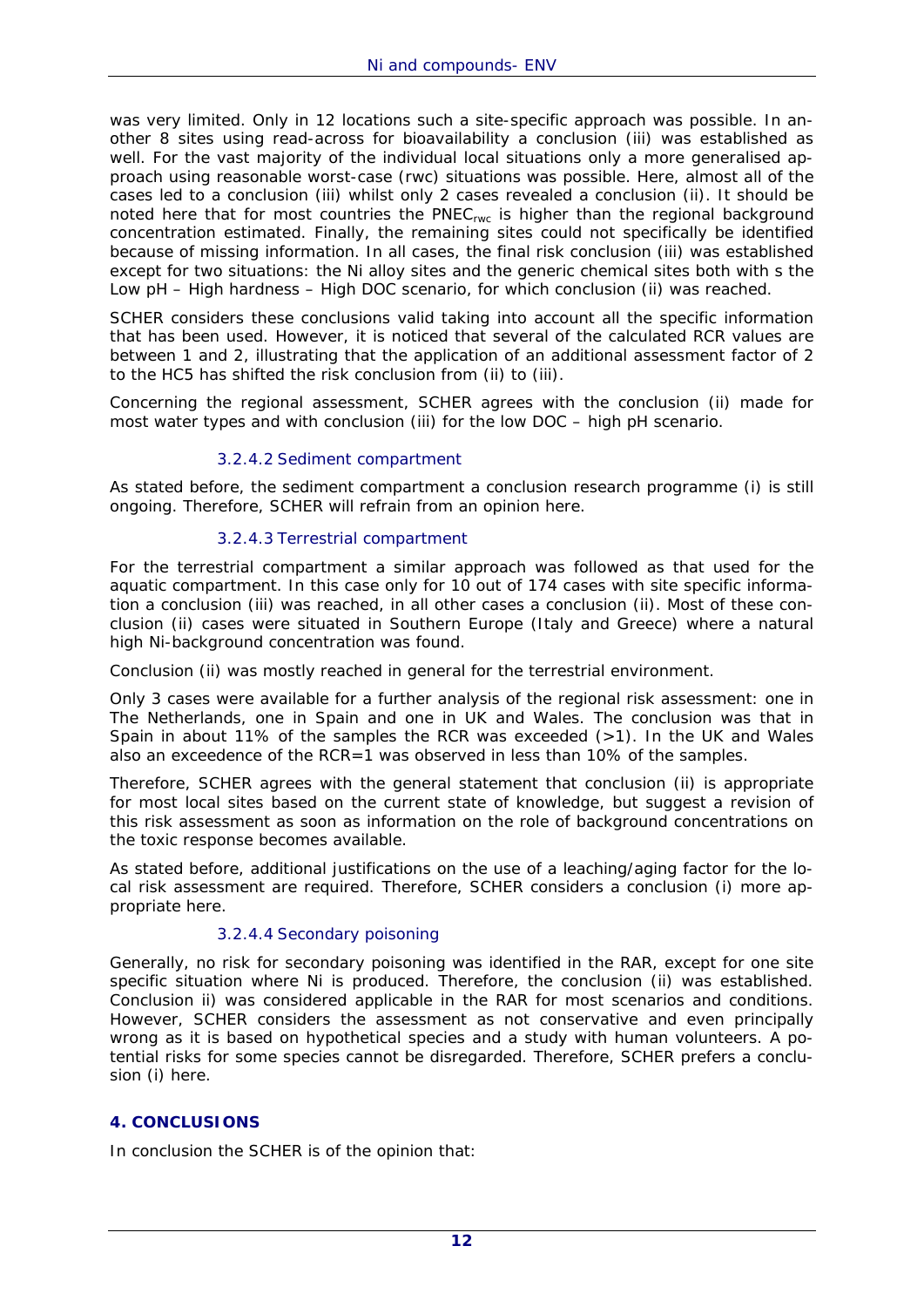- 1 The RAR on Ni and Ni-compounds is of a very high quality that has followed the guidance provided in the TGD to a large extent and has included additional higher tier methods where required or possible. In this respect it has used state-of-the art methods for the risk assessment of metals and metallic compounds. Examples of higher tier risk assessment tools are the incorporation of Biotic Ligand Models in the assessments of the effects of Ni on aquatic organisms and the extrapolation of effects to organisms in the natural environment, the thorough inventory to the emission situation for Ni in the 15 countries of the European Union and the correction of exposure concentration to the local situations based on specific values of bioavailability influencing parameters like pH, organic matter content, CEC, clay content and DOC. Nevertheless, some refinements, particularly in the risk assessment for soil organisms, are required.
- 2 The regional risk assessment has been carried out for specific s as could be defined for the aquatic and soil compartments. The s were defined mainly in the temperate zones of the European Union whilst possibly sensitive areas like the Scandinavian countries and the southern European countries did provide insufficient information to make a more scientifically sound approach possible.
- 3 The RMS should have taken into account the information presented by Spain on monitoring Ni and Ni-compounds although the information was received quite late by the RMS;
- 4 It has to be considered a missed chance not having included also information from the Member States that have joined the EU after  $1<sup>st</sup>$  of January 2004 as the final draft is dated  $30<sup>th</sup>$  of May 2008;
- 5 The sediment compartment is not sufficiently elaborated making it impossible for SCHER to provide an opinion. The RAR defined a conclusion (i) research programme that is currently carried out;
- 6 Conclusion (ii) is correctly assigned for most of the scenarios in the aquatic, including the marine environment, and terrestrial compartment and at the regional scale. In addition, conclusion (ii) has been correctly assigned to the regional risk for secondary poisoning;
- 7 Conclusion (iii) is correctly assigned as at the regional scale risk has been identified in aquatic compartments with high pH and low DOC concentrations. In addition, conclusion (iii) has been correctly assigned to several local scale situations for the aquatic and terrestrial compartments.
- 8 The way the assessment of secondary poisoning has carried out in the RAR is not conservative and may result in potential risk for some species; therefore, a conclusion (i) is more appropriate;
- 9 As the conclusions (ii) and (iii) in the RAR are very much dependent on the value of the assessment factor, a shift in the risk conclusions may occur as several of the RCR values above 1 are still less than 2, which is the AF currently applied.

#### **5. GENERAL CONCLUSIONS AND RECOMMENDATIONS APPLICABLE TO ALL (V)RARS OF METALS CARRIED UNDER THE EXISTING SUBSTANCES REGULA-TION.**

SCHER draws attention to the following general issues that are applicable to all the RARs and VRARs for all the metals carried out under the former Existing Substances Regulation.

First, SCHER commends the shift away from the added risk approach to the total risk approach in the later RARs and VRARs. As made clear in the CSTEE opinion on Cadmium (2004) the added approach is only appropriate if background can be unambiguously defined across spatial scales. This has never been possible for any of the metals considered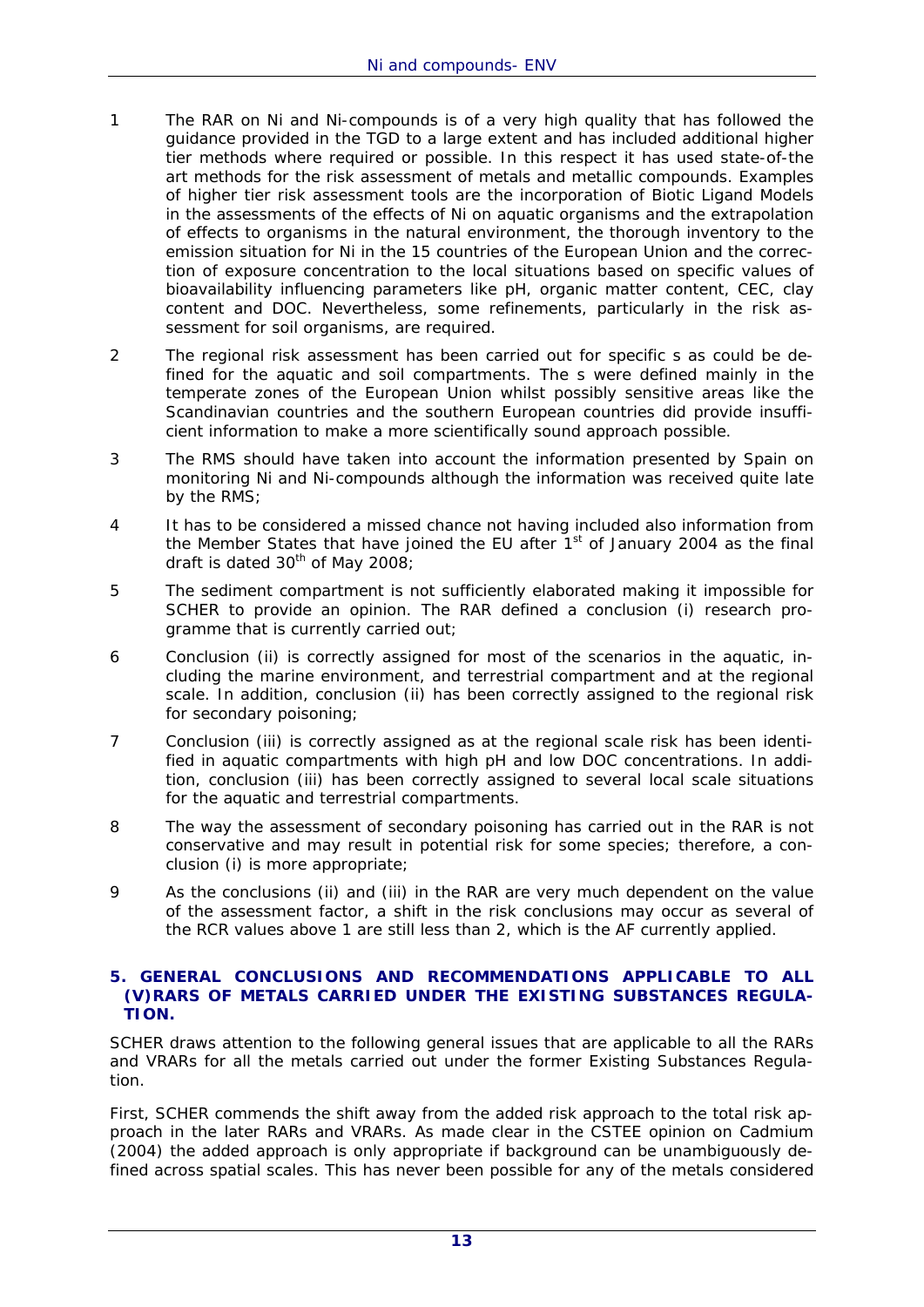to date. However, there can be a case for combining the added approach when, for example, there is interest in managing emissions from a specific source.

Second, on exposure SCHER has consistently made the point that it is understandable that models should be based on modifications of EUSES. However, the modifications are so extensive that it is inappropriate to describe the resulting models as "modified EUSES". Moreover and more substantially, EUSES makes steady state predictions that may not be appropriate for metals. In fact the predictions were never used by any of the (V)RARs in regional assessments – measured values took precedence. SCHER is of the Opinion that this is the appropriate approach and that "EUSES type models" need to be used with caution for the continuing future.

Third, taking account of bioavailability remains the biggest challenge for all metals in all compartments because this is complexly influenced by pH, hardness, DOC, AVS (for sediments) and several other environmental variables. SCHER welcomes the increasing trend to address bioavailability by the development of the biotic ligand models. However, this involves nontrivial scientific effort and SCHER encourages the development of research programmes addressing the extent to which it is possible to extrapolate parameters across taxa.

Fourth, several of the (V)RARs have raised the possibility that adaptation/acclimation to metal toxicity can occur in some natural populations. In its opinion on the RAR for zinc (2007) SCHER drew attention to the possible complications that might arise as a result of these processes. If used to establish ecotoxicity, organisms from exposed sites might have reduced sensitivities relative to ecosystems in general. On the other hand given that acclimation and adaptation are natural processes, organisms from pristine sites might overestimate risk. To date the evidence for adaptation and acclimation is suggestive but not decisive. SCHER would again encourage more research in this important area considering both the effects of variations in natural backgrounds and anthropogenic influences.

Fifth, many of the (V)RARS have grappled more or less successfully with variability in measured exposure at all scales and effects. SCHER has consistently argued against the use of single-number summaries (e.g. averages) as hiding important and relevant information. SCHER remains of the opinion that more attention needs to be given to developing appropriate distributional approaches, and is further of the opinion that the large datasets associated with the metals might provide a good opportunity for this kind of work.

Sixth, SCHER has consistently held the view that the size of uncertainty factors is a matter for judgement not evidence. Pragmatically SCHER has taken the factors specified in the TGD (EC, 2003) as givens and then considered if the evidence in the (V)RARS suggests more or less uncertainty without specifying the precise effect on the size of the factors. This is the philosophy adopted in the opinions on metals. SCHER is of the view that there is an urgent need for considering the way uncertainty is expressed in ecological risk assessments.

Seventh, and finally, all of the regional scenarios have been largely based on Northern Europe. However, there may be significant differences in Southern European situations. These differences cover geochemistry, climatic conditions, and ecology. SCHER reaffirms its opinion that it is essential to consider if the RAR regional scenario and the conclusions arising from it are applicable to the Mediterranean Ecoregion, otherwise more work will be needed to establish the pan-European relevance of conclusions.

#### **6. LIST OF ABBREVIATIONS**

| AF     | Assessment Factor      |
|--------|------------------------|
| BLM(s) | Biotic Ligand Model(s) |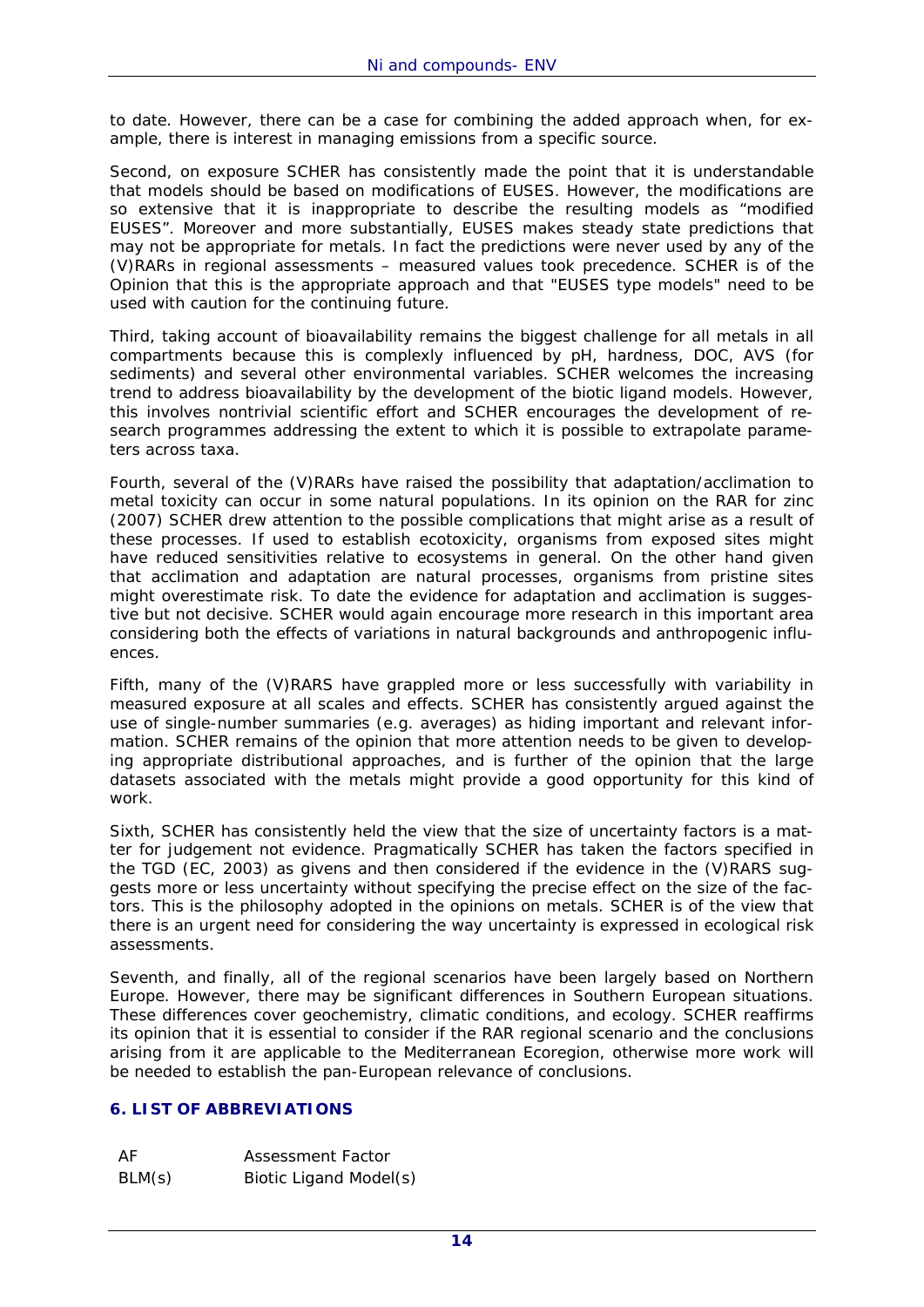| <b>CAS</b>      | <b>Chemical Abstracts Service</b>                      |
|-----------------|--------------------------------------------------------|
| <b>CEC</b>      | Cation Exchange Capacity                               |
| DOC             | Dissolved Organic Carbon                               |
| <b>EINECS</b>   | European Inventory of Existing Commercial Substances   |
| EU              | European Union                                         |
| <b>EUSES</b>    | European Union System for the Evaluation of Substances |
| HC <sub>5</sub> | Hazardous Concentration 5%                             |
| <b>LCxx</b>     | Lethal Concentration for xx% of the population         |
| MS(s)           | Member State(s)                                        |
| NOEC(s)         | No Effect Concentration(s)                             |
| PEC(s)          | Predicted Environmental Concentration(s)               |
| PNEC(s)         | Predicted No Effect Concentration(s)                   |
| <b>RAR</b>      | <b>Risk Assessment Report</b>                          |
| <b>RCR</b>      | Risk Characterisation Ratio                            |
| <b>RMS</b>      | Rapporteur Member State                                |
| <b>rwc</b>      | reasonable worst case                                  |
| <b>SSD</b>      | <b>Species Sensitivity Distribution</b>                |
| <b>TGD</b>      | <b>Technical Guidance Document</b>                     |
| <b>WHO</b>      | World Health Organisation                              |

# **7. REFERENCES**

CSTEE (2004) Scientific opinion on the risk assessment report on Cadmium Metal and Cadmium Oxide Environmental part CAS N°: 7440-43-9 and 1306-19-0, 28 May 2004. http://ec.europa.eu/health/ph\_risk/committees/sct/documents/out228\_en.pdf

De Groot AC, Peijnenburg WJGM, van den Hoop MAGT, Ritsema R, van Veen RPM (1998): Heavy metals in Dutch field soils: an experimental and theoretical study on equilibrium partitioning. RIVM report no. 607220001. National Institute of Public Health and the Environment (RIVM). Bilthoven, the Netherlands

EC (2003) Technical Guidance Document on Risk Assessment in support of Commission Directive 93/67/EEC on Risk Assessment for new notified substances, Commission Regulation (EC) No 1488/94 on Risk Assessment for existing substances and Directive 98/8/EC of the European Parliament and of the Council concerning the placing of biocidal products on the market. Part II: Environment. Office for Official Publications of the European Communities, Luxembourg.

Gunn AM, Rogers HRR, Comber SDW (1992) Investigation of partitioning of contaminants between water and sediment. National Rivers Authority Project record 016/8/N WRc plc, Henley Road, Medmenham, Marlow, UK.

Heijerick D, Van Sprang P (2004a) Probabilistic distribution of nickel in surface waters. EURAS, Final report prepared for NiPERA, November 2004.

Heijerick D, Van Sprang P (2004b) Probabilistic distribution of nickel in European freshwater sediments. EURAS, Final report prepared for NiPERA, November 2004.

EC (2004) European Union System for the Evaluation of Substances 2.0 (EUSES 2.0) Prepared for the European Chemicals Bureau by the National Institute of Public Health and the Environment (RIVM), Bilthoven, The Netherlands. http://ecb.jrc.ec.europa.eu/euses/

SCHER (2007) Scientific opinion on the risk assessment report on zinc, environmental part, 29 November 2007.

http://ec.europa.eu/health/ph\_risk/committees/04\_scher/docs/scher\_o\_069.pdf